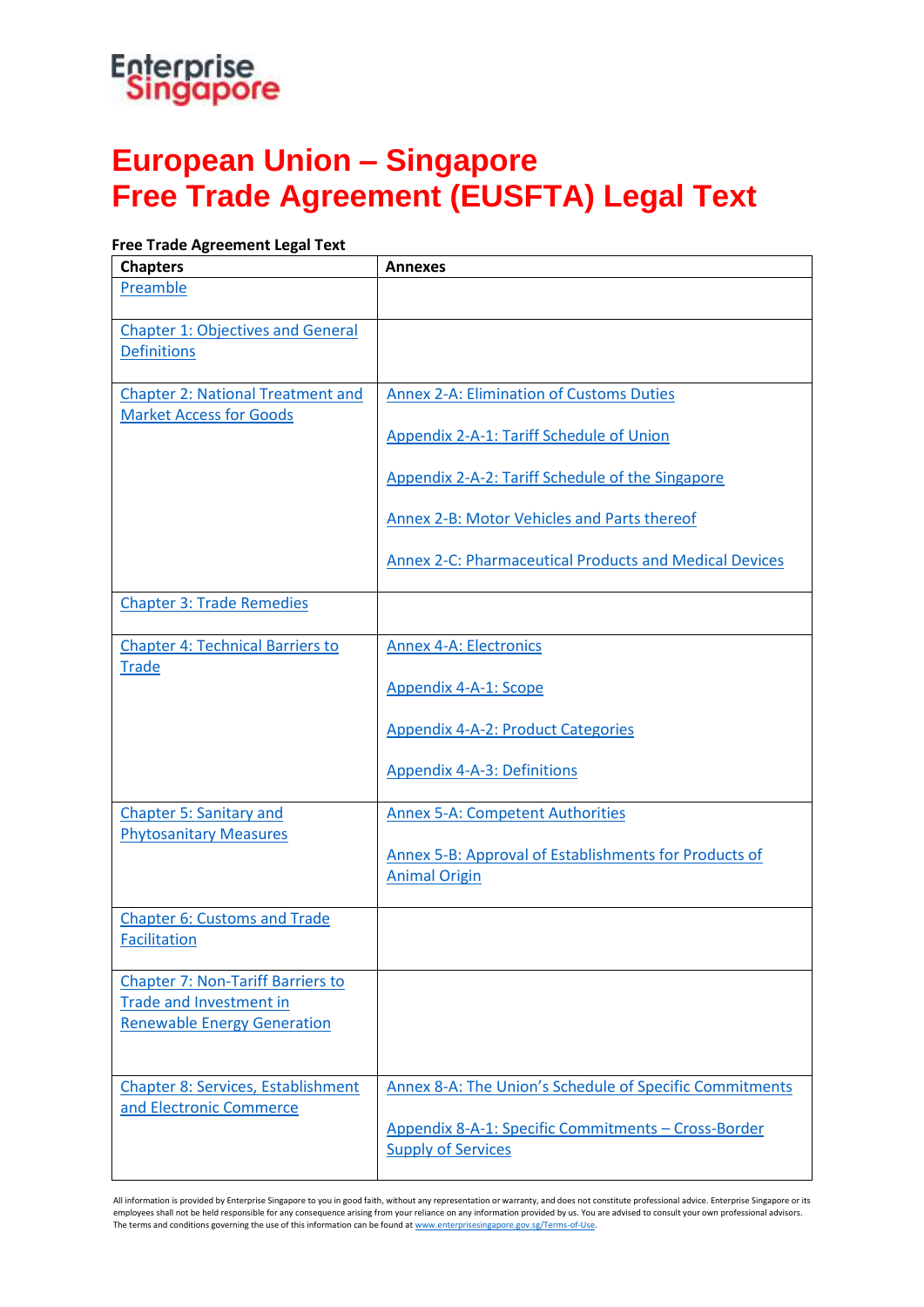## Enterprise<br>Singapore

|                                                            | Appendix 8-A-2: Specific Commitments - Establishment                                                               |
|------------------------------------------------------------|--------------------------------------------------------------------------------------------------------------------|
|                                                            | Appendix 8-A-3: Specific Commitments - Key Personnel and<br><b>Graduate Trainees and Business Services Sellers</b> |
|                                                            | Annex 8-B: Singapore's Schedule of Specific Commitments                                                            |
|                                                            | <b>Appendix 8-B-1: Specific Commitments</b>                                                                        |
|                                                            | <b>Appendix 8-B-2: Specific Commitments Financial Services</b>                                                     |
| <b>Chapter 9: Government</b><br>Procurement                | <b>Annex 9-A: Central Government Entities</b>                                                                      |
|                                                            | <b>Annex 9-B: Sub-Central Entities</b>                                                                             |
|                                                            | <b>Annex 9-C: Utilities</b>                                                                                        |
|                                                            | Annex 9-D: Goods                                                                                                   |
|                                                            | <b>Annex 9-E: Services</b>                                                                                         |
|                                                            | Annex 9-F: Construction Services and Works Concessions                                                             |
|                                                            | <b>Annex 9-G: General Notes and Derogations</b>                                                                    |
|                                                            | <b>Annex 9-H: Means of Publication</b>                                                                             |
|                                                            | <b>Annex 9-I: Public-Private Partnership</b>                                                                       |
| <b>Chapter 10: Intellectual Property</b>                   | Annex 10-A: List of Names to be Applied for Protection as                                                          |
|                                                            | <b>Geographical Indications in the Territory of the Parties</b>                                                    |
|                                                            | <b>Annex 10-B: Protected Geographical Indications</b>                                                              |
| Chapter 11: Competition and<br><b>Related Matters</b>      | Annex 11-A: Principles Applicable to other Subsidies                                                               |
| <b>Chapter 12: Trade and Sustainable</b><br>Development    |                                                                                                                    |
| <b>Chapter 13: Transparency</b>                            |                                                                                                                    |
| <b>Chapter 14: Dispute Settlement</b>                      | <b>Annex 14-A: Rules of Procedures for Arbitration</b>                                                             |
|                                                            | Annex 14-B: Code of Conduct for Arbitrators and Mediators                                                          |
| <b>Chapter 15: Mediation Mechanism</b>                     |                                                                                                                    |
| Chapter 16: Institutional, General<br>and Final Provisions |                                                                                                                    |

All information is provided by Enterprise Singapore to you in good faith, without any representation or warranty, and does not constitute professional advice. Enterprise Singapore or its<br>employees shall not be held respons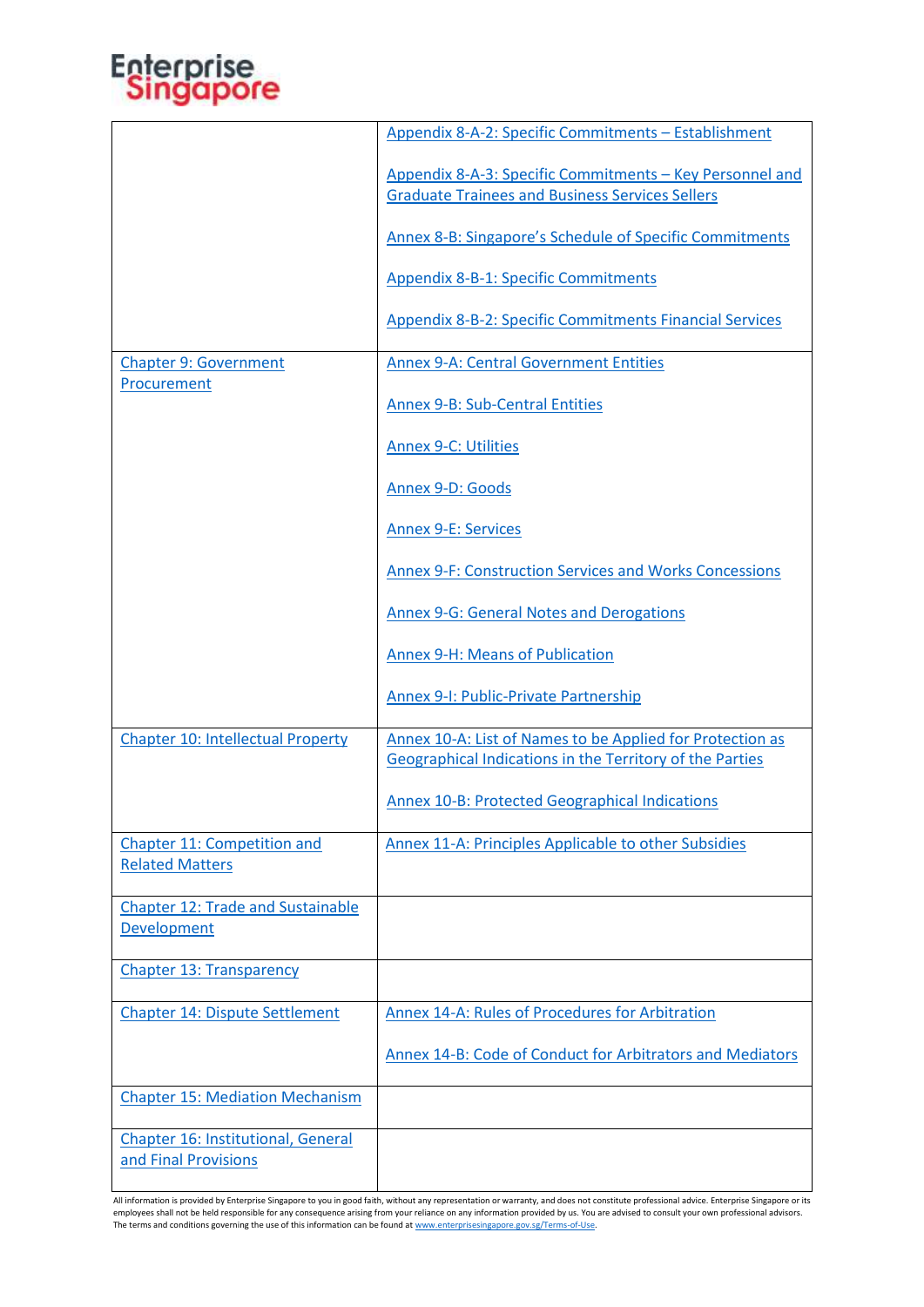# Enterprise<br>Singapore

[Protocol 1: Rules of Origin \(including Annexes and Joint Declarations\)](https://www.enterprisesg.gov.sg/-/media/esg/files/non-financial-assistance/for-companies/free-trade-agreements/eusfta/EUSFTA_Protocol_1.pdf)

[Understanding 1: Relation to Article 16.6 \(Taxation\)](https://www.enterprisesg.gov.sg/-/media/esg/files/non-financial-assistance/for-companies/free-trade-agreements/eusfta/EUSFTA_Understanding_1.pdf)

[Understanding 2: Relation to the Remunerations of Arbitrators](https://www.enterprisesg.gov.sg/-/media/esg/files/non-financial-assistance/for-companies/free-trade-agreements/eusfta/EUSFTA_Understanding_2.pdf)

[Understanding 3: Additional Customs-Related Provisions](https://www.enterprisesg.gov.sg/-/media/esg/files/non-financial-assistance/for-companies/free-trade-agreements/eusfta/EUSFTA_Understanding_3.pdf)

[Understanding 4: Mutual Recognition of Customs' Authorised Economic Operators \(AEO\)](https://www.enterprisesg.gov.sg/-/media/esg/files/non-financial-assistance/for-companies/free-trade-agreements/eusfta/EUSFTA_Understanding_4.pdf)  **[Programmes](https://www.enterprisesg.gov.sg/-/media/esg/files/non-financial-assistance/for-companies/free-trade-agreements/eusfta/EUSFTA_Understanding_4.pdf)** 

[Joint Declaration Concerning Customs Unions](https://www.enterprisesg.gov.sg/-/media/esg/files/non-financial-assistance/for-companies/free-trade-agreements/eusfta/EUSFTA_Joint_Declaration_Concerning_customs_Unions.pdf)

[Letter on Geographical Indications](https://www.enterprisesg.gov.sg/-/media/esg/files/non-financial-assistance/for-companies/free-trade-agreements/eusfta/EUSFTA_2013_GI_side_letter.pdf)

#### **Investment Protection Agreement**

Disclaimer: Separate from the EUSFTA, the EUSIPA has to be approved by the national and regional parliaments of all EU Member States before it can enter into force. This process is expected to take at least 2 years.

| Preamble                                                         |                                                                                                                           |
|------------------------------------------------------------------|---------------------------------------------------------------------------------------------------------------------------|
| <b>Chapter 1: Objective and General</b><br><b>Definitions</b>    |                                                                                                                           |
| <b>Chapter 2: Investment Protection</b>                          |                                                                                                                           |
| <b>Chapter 3: Dispute Settlement</b>                             |                                                                                                                           |
| <b>Chapter 4: Institutional, General</b><br>and Final Provisions | <b>Annex 1: Expropriation</b>                                                                                             |
|                                                                  | <b>Annex 2: Land Expropriation</b>                                                                                        |
|                                                                  | <b>Annex 3: Expropriation and Intellectual Property Rights</b>                                                            |
|                                                                  | Annex 4: Public Debt                                                                                                      |
|                                                                  | Annex 5: Agreements Referred to in Article 4.12                                                                           |
|                                                                  | Annex 6: Mediation Mechanism for Dispute between<br><b>Investors and Parties</b>                                          |
|                                                                  | Annex 7: Code of Conduct for Members of the Tribunal, the<br><b>Appeal Tribunal and Mediators</b>                         |
|                                                                  | <b>Annex 8: Rules on Public Access to Documents, Hearings</b><br>and the Possibility of Third Persons to make Submissions |

All information is provided by Enterprise Singapore to you in good faith, without any representation or warranty, and does not constitute professional advice. Enterprise Singapore or its employees shall not be held responsible for any consequence arising from your reliance on any information provided by us. You are advised to consult your own professional advisors. The terms and conditions governing the use of this information can be found a[t www.enterprisesingapore.gov.sg/Terms-of-Use.](http://www.enterprisesingapore.gov.sg/Terms-of-Use)